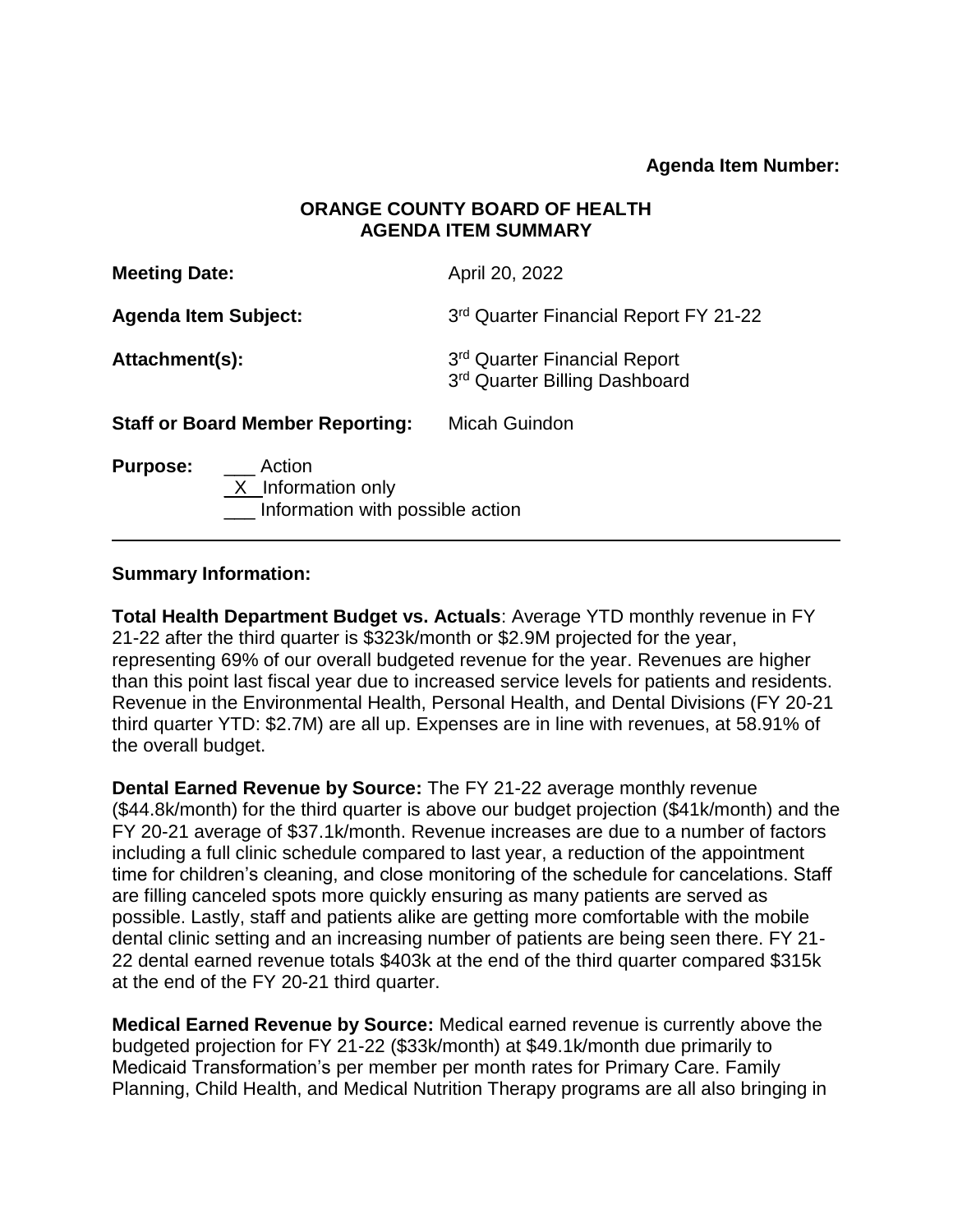higher than expected revenue. We anticipate this trend toward increased revenue will continue to improve as the vacant positions are filled. Medical clinic revenue totals \$442k for third quarter FY 21-22 compared to \$359k in third quarter FY 20-21.

**Environmental Health Earned Revenue by Source:** Environmental Health earned revenue is above the budgeted projection for FY 21-22 (\$53k/month) at \$55.1k/month. We are starting to see our seasonal trend of increase revenue in the third quarter of the year due to spring pool inspections and better weather for outdoor inspections and site visits. FY 21-22 third quarter YTD revenue (\$496k) is higher compared to third quarter YTD FY 20-21 (\$426k).

# **Grants Fund Revenue:**

Family Success Alliance (FSA) has drawn \$26,813 of the remaining \$52,016 of the Kenan Grant fiscal year-to-date. Now that FSA is fully staffed, we will continue to draw these grant funds and anticipate exhausting them by June 2022. The NC IncK grant has neither been expended nor revenue received, but a staff person has been hired so those activities will begin in Q4.

# **Recommended Action:** Approve

- \_\_\_Approve & forward to Board of Commissioners for action Approve & forward to
- \_X\_Accept as information
- Revise & schedule for future action
- \_\_\_Other (detail):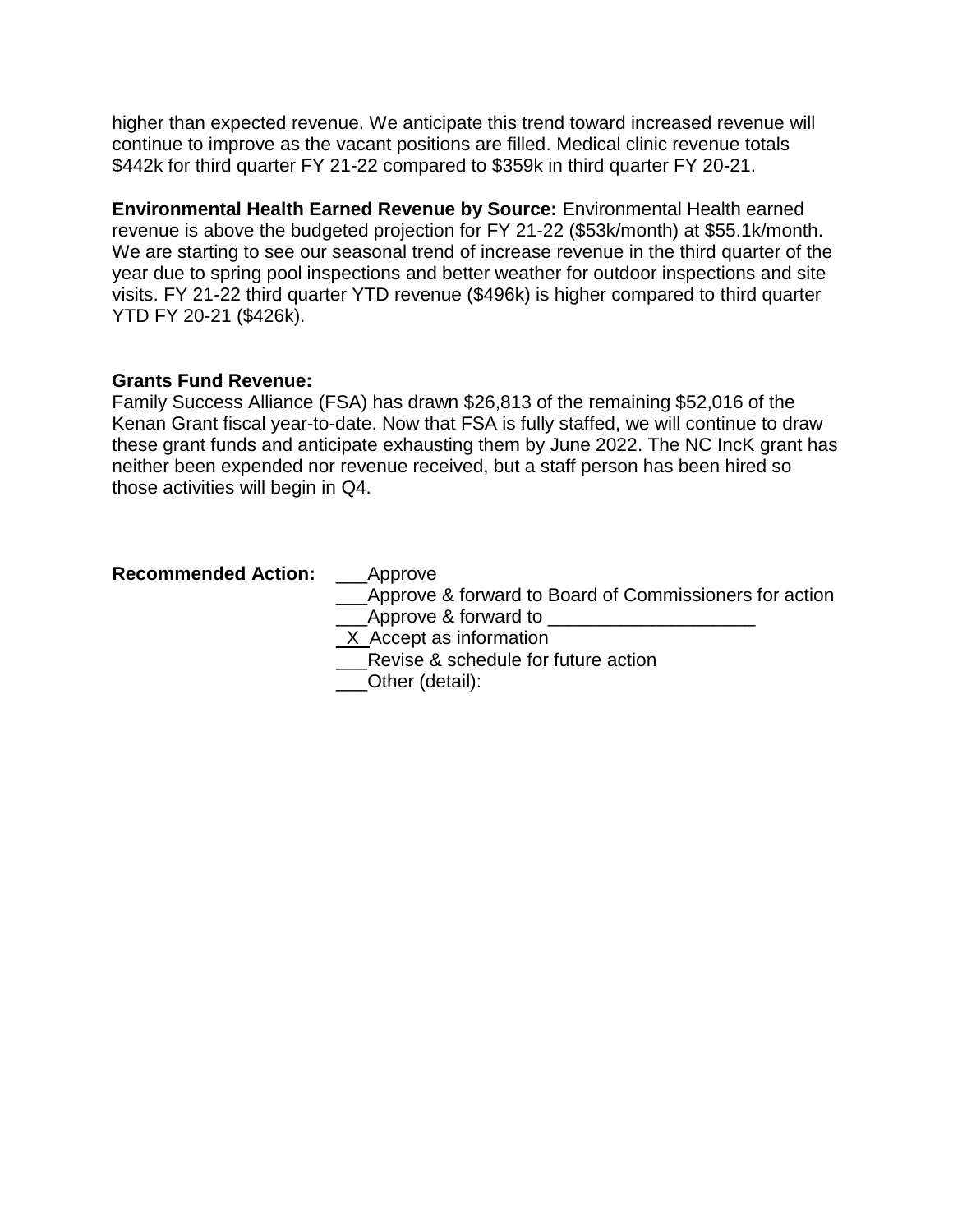







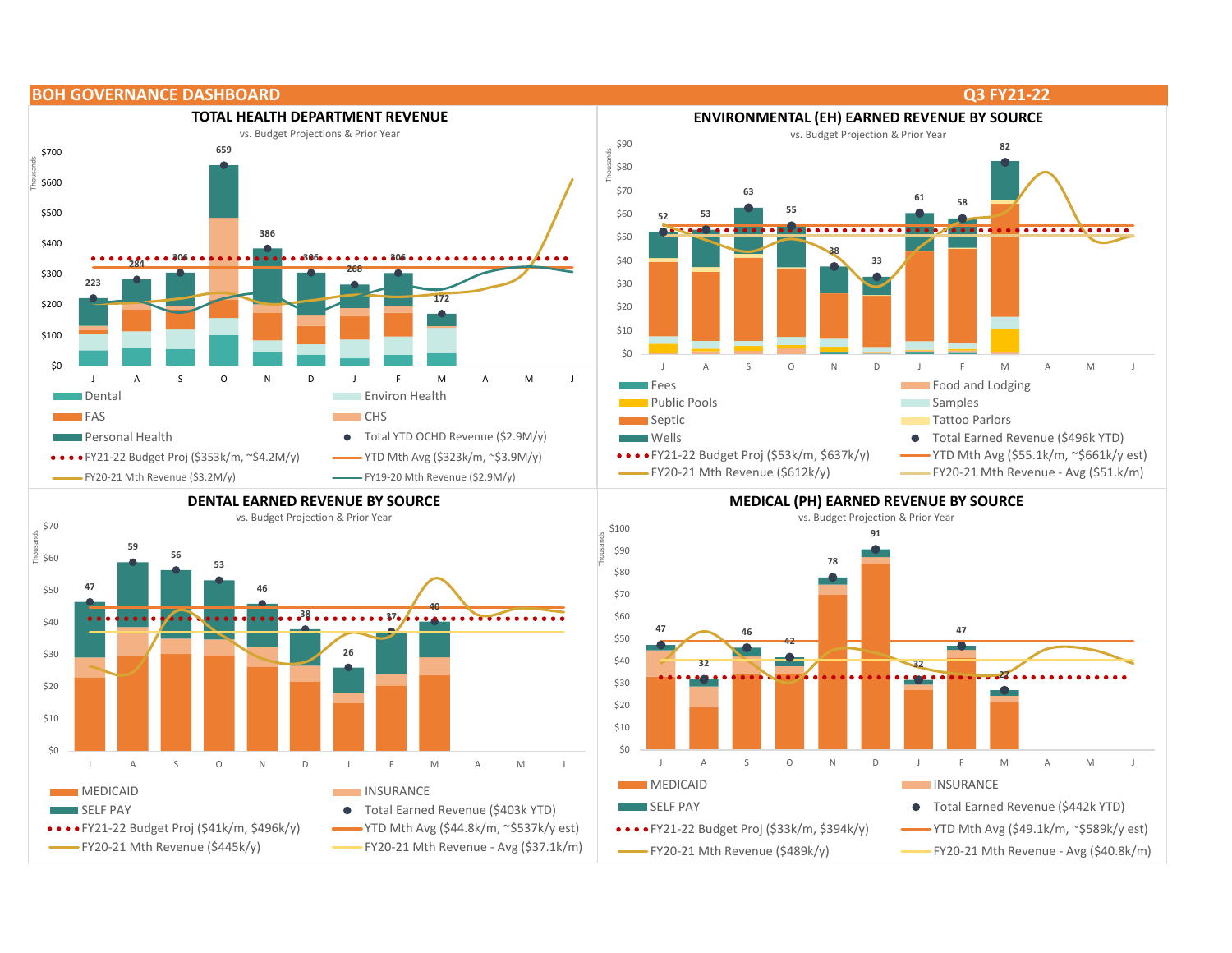#### Orange County Health Department Third Quarter Financial Report FY 2021-2022 General Fund

| <b>TOTAL HEALTH</b>                 | Q <sub>3</sub> | <b>YTD ACTUAL</b> | <b>ANNUAL BUDGET</b> | % OF ANNUAL<br><b>BUDGET</b> |
|-------------------------------------|----------------|-------------------|----------------------|------------------------------|
| <b>Revenue</b>                      |                |                   |                      |                              |
| <b>Service Revenue</b>              |                |                   |                      |                              |
| <b>Finance and Admin Services</b>   | 0              | (75)              | 0                    | #DIV/0!                      |
| Dental Health                       | (103, 822)     | (403, 045)        | (495, 519)           | 81.34%                       |
| <b>Environmental Health</b>         | (202, 708)     | (501, 682)        | (603, 500)           | 83.13%                       |
| Personal Health                     | (105, 706)     | (441, 928)        | (507, 568)           | 87.07%                       |
| <b>Community Health Services</b>    | (40, 689)      | (106, 242)        | (333, 695)           | 31.84%                       |
| <b>Service Revenue Total</b>        | (452, 925)     | (1,452,972)       | (1,940,282)          | 74.88%                       |
| <b>State Allocations</b>            |                |                   |                      |                              |
| <b>Finance and Admin Services</b>   | (154, 251)     | (514, 905)        | (1,775,448)          | 29.00%                       |
| <b>Environmental Health</b>         | (727)          | (2,909)           | (39,000)             | 7.46%                        |
| Personal Health                     | (82,049)       | (345, 229)        | (532, 630)           | 64.82%                       |
| <b>Community Health Services</b>    | (16, 344)      | (65, 378)         | (129, 794)           | 50.37%                       |
| <b>State Allocations Total</b>      | (253, 372)     | (928, 421)        | (2,476,872)          | 37.48%                       |
| <b>Grants Project Revenue</b>       |                |                   |                      |                              |
| <b>Community Health Grant</b>       | (28, 971)      | (49, 879)         | (150,000)            | 33.25%                       |
| Dental Health                       | (2,500)        | (7, 830)          | (7, 830)             | 100.00%                      |
| <b>Environmental Health</b>         | $\Omega$       | $\Omega$          | (6, 148)             | 0.00%                        |
| <b>MDPP</b>                         | (1, 342)       | (7, 381)          | (19, 138)            | 38.57%                       |
| <b>PCM Accesscare</b>               | 0              | (10,687)          | 0                    | #DIV/0!                      |
| Personal Health                     | (6, 366)       | (22, 449)         | (66, 338)            | 33.84%                       |
| <b>CC4C Assesscare</b>              | $\mathbf 0$    | (6, 329)          | 0                    | #DIV/0!                      |
| <b>Grants Project Revenue Total</b> | (39, 179)      | (104, 556)        | (249, 454)           | 41.91%                       |
| <b>Donations</b>                    |                |                   |                      | #DIV/0!                      |
| <b>Finance and Admin Services</b>   | 0              | 0                 | (8, 718)             | 0.00%                        |
| Dental Health                       | 0              | 0                 | (13,000)             | 0.00%                        |
| Personal Health                     | 0              | (51, 418)         | (22, 950)            | 224.04%                      |
| <b>Community Health Services</b>    | 0              | (500)             | (9,250)              | 5.41%                        |
| <b>Donations Total</b>              | 0              | (51, 918)         | (53, 918)            | 96.29%                       |
| <b>Revenue Total</b>                | (745, 476)     | (2,537,867)       | (4,720,526)          | 53.76%                       |
| <b>Grand Total</b>                  | (745, 476)     | (2,537,867)       | (4,720,526)          | 53.76%                       |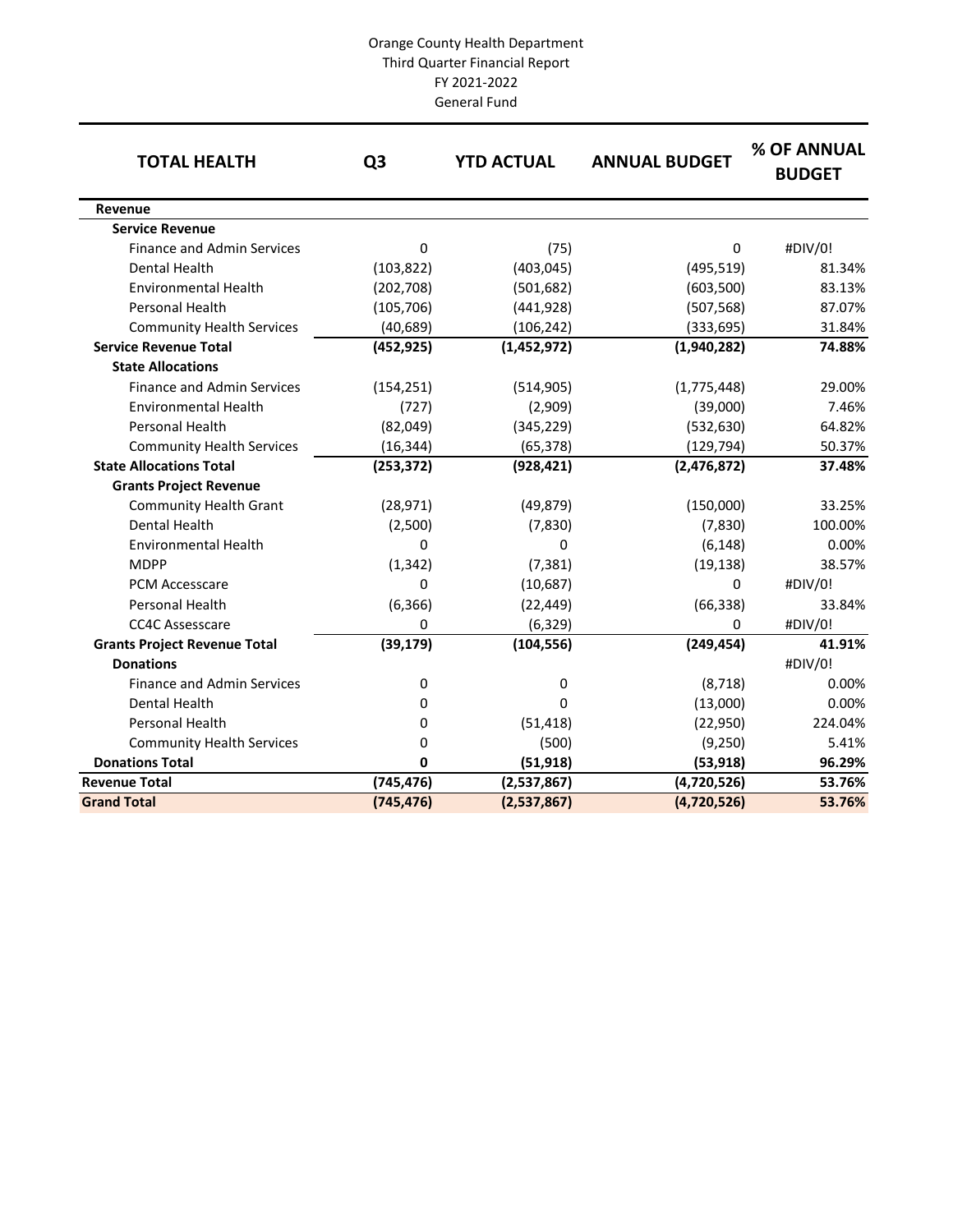#### Orange County Health Department Third Quarter Financial Report FY 2021-2022 General Fund

| <b>TOTAL HEALTH</b>            | Q <sub>3</sub> | <b>YTD ACTUAL</b> | <b>ANNUAL BUDGET</b> | % OF ANNUAL<br><b>BUDGET</b> |  |
|--------------------------------|----------------|-------------------|----------------------|------------------------------|--|
| <b>Expenditures</b>            |                |                   |                      |                              |  |
| Salaries                       | 1,416,444      | 4,323,289         | 7,086,458            | 61.01%                       |  |
| <b>Benefits</b>                | 565,063        | 1,695,844         | 2,588,522            | 65.51%                       |  |
| Travel                         | 52             | 424               | 1,296                | 32.73%                       |  |
| Training                       | 635            | 938               | 14,084               | 6.66%                        |  |
| Certifications & Licensing     | 2,294          | 4,787             | 12,525               | 38.22%                       |  |
| Mileage                        | 3,266          | 10,209            | 165,154              | 6.18%                        |  |
| Telephone                      | 19,868         | 60,355            | 134,864              | 44.75%                       |  |
| Postage                        | 1,757          | 6,663             | 11,885               | 56.06%                       |  |
| <b>Equip Repairs</b>           | 585            | 4,747             | 19,427               | 24.43%                       |  |
| <b>Equip Rent</b>              | 638            | 2,051             | 4,550                | 45.07%                       |  |
| Duplicating                    | 745            | 2,366             | 10,550               | 22.42%                       |  |
| Printing                       | 1,231          | 2,637             | 22,474               | 11.74%                       |  |
| Advertising                    | 25             | 392               | 11,950               | 3.28%                        |  |
| Dues                           | 365            | 4,013             | 6,404                | 62.67%                       |  |
| Subscriptions                  | 184            | 861               | 1,982                | 43.44%                       |  |
| Dept Supplies                  | 5,250          | 15,096            | 83,465               | 18.09%                       |  |
| <b>Edu Supplies</b>            | 406            | 3,798             | 16,504               | 23.01%                       |  |
| <b>Office Supplies</b>         | 2,057          | 8,097             | 27,653               | 29.28%                       |  |
| <b>Medical Supplies</b>        | 27,136         | 89,405            | 166,884              | 53.57%                       |  |
| <b>Bloodborn Path Supplies</b> | 905            | 1,836             | 1,200                | 152.97%                      |  |
| <b>Pharmacy Supplies</b>       | 31,607         | 96,116            | 138,563              | 69.37%                       |  |
| Comp Supp/Software             | 0              | 1,065             | 1,888                | 56.41%                       |  |
| Contracted Srv                 | 132,302        | 396,949           | 746,053              | 53.21%                       |  |
| X-Ray                          | 625            | 1,463             | 9,000                | 16.25%                       |  |
| Lab Srv                        | 22,644         | 50,091            | 128,086              | 39.11%                       |  |
| Bonds & Insurance              | 12,406         | 12,406            | 12,406               | 100.00%                      |  |
| Uniforms                       | 411            | 1,693             | 9,600                | 17.64%                       |  |
| <b>Community Proj</b>          | 178            | 1,104             | 86,532               | 1.28%                        |  |
| <b>Accreditation Project</b>   | 0              | 3,250             | 3,250                | 100.00%                      |  |
| Credit Card Exp                | 1,596          | 12,042            | 12,000               | 100.35%                      |  |
| Nicotine Replacement Therapy   | 0              | 7,155             | 13,438               | 53.25%                       |  |
| Capital Exp Under \$500        | 3,502          | 5,637             | 7,396                | 76.22%                       |  |
| Equipment                      | 6,628          | 9,207             | 23,112               | 39.84%                       |  |
| <b>IT Equipment</b>            | 4,863          | 4,453             | 17,167               | 25.94%                       |  |
| Furnishings                    | 0              | 0                 | 14,900               | 0.00%                        |  |
| <b>Expenditures Total</b>      | 2,265,667      | 6,840,439         | 11,611,222           | 58.91%                       |  |
| <b>TOTAL HEALTH</b>            | 2,265,667      | 6,840,439         | 11,611,222           | 58.91%                       |  |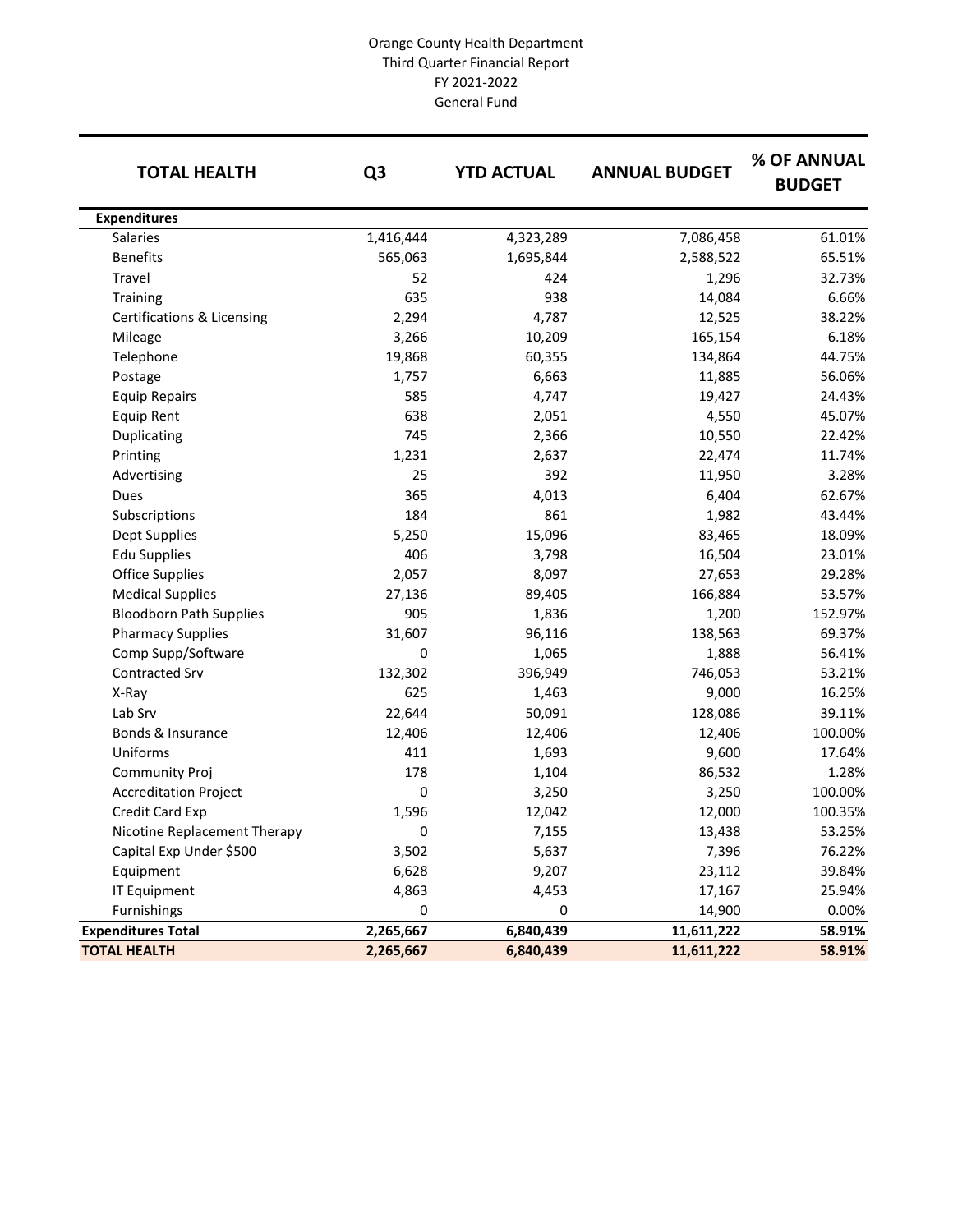# Orange County Health Department Third Quarter Financial Report FY 2021-2022 COVID-19 Funding

|                                  |                      |            | <b>YTD</b>    | <b>ANNUAL</b> |
|----------------------------------|----------------------|------------|---------------|---------------|
| <b>TOTAL HEALTH</b>              |                      | Q3         | <b>ACTUAL</b> | <b>BUDGET</b> |
| Revenue                          | <b>COVID TESTING</b> | (185)      | (9,229)       | (9,750)       |
|                                  | <b>COVID TRACING</b> | (69, 366)  | (253, 106)    | (716, 623)    |
|                                  | <b>COVID VACCINE</b> | (41, 512)  | (127, 388)    | (263, 260)    |
|                                  | <b>REGIONAL</b>      |            |               |               |
|                                  | PREVENTION AND       |            |               |               |
|                                  | <b>SUPPORT TEAM</b>  | (25, 042)  | (83, 625)     | (627, 894)    |
| <b>Revenue Total</b>             |                      | (136, 105) | (473, 348)    | (1,617,527)   |
| <b>Expenditures</b>              | <b>COVID GENERAL</b> | 16,073     | 30,747        | 0             |
|                                  | <b>COVID TESTING</b> | 514        | 9,580         | 7,855         |
|                                  | <b>COVID TRACING</b> | 69,520     | 288,041       | 166,732       |
|                                  | <b>COVID VACCINE</b> | 36,390     | 127,128       | 115,003       |
|                                  | COVID-19 ROUND 1     | 228        | 532           | 0             |
|                                  | COVID-19 ROUND 2     | 807        | 10,256        | 10,000        |
|                                  | <b>REGIONAL</b>      |            |               |               |
|                                  | PREVENTION AND       |            |               |               |
|                                  | <b>SUPPORT TEAM</b>  | 38,420     | 95,543        | 627,421       |
| <b>Expenditures Total</b>        |                      | 161,953    | 561,826       | 927,011       |
|                                  |                      |            |               |               |
| <b>County General Fund Total</b> |                      | 25,848     | 88,478        | (690, 516)    |